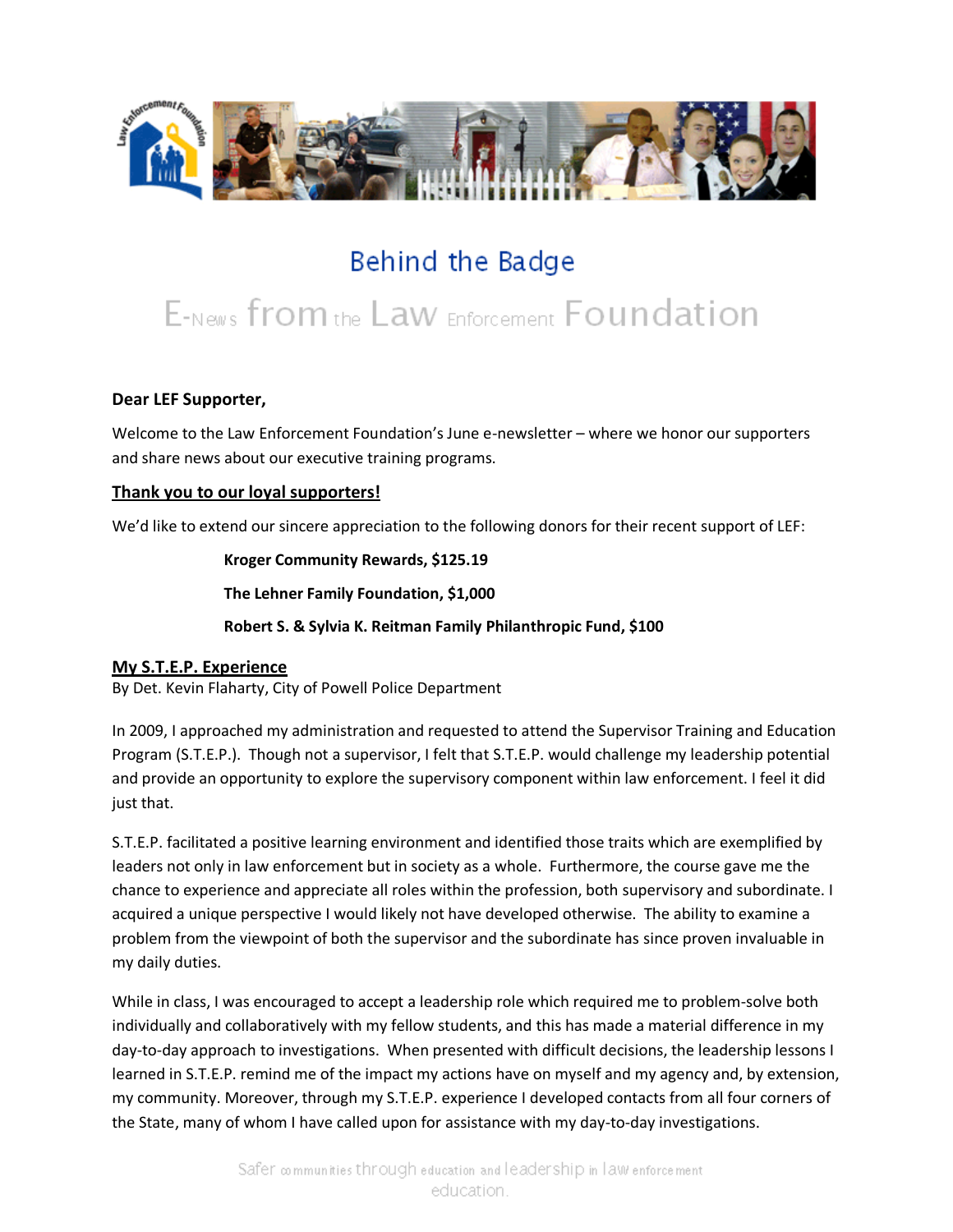Since graduating S.T.E.P., I have continued to employ lessons learned and to seek additional challenges within the profession. I have begun working closely with the Central Ohio Child Abduction Response Team (C.O.C.A.R.T.) as the team works to develop the most efficient and effective response plan for child abduction cases. My involvement with C.O.C.A.R.T. has afforded me the opportunity to assist investigators from all around Ohio as they respond to high-profile abduction cases. This pursuit has proven to be labor intensive yet very rewarding.

I found S.T.E.P. to be an enlightening experience which had and continues to have a constructive impact on my agency and my profession. I recommend it for law enforcement officers who seek to develop their leadership skills and deepen their knowledge of law enforcement administration.



*Det. Kevin Flaharty (far right) receives his STEP certificate from members of the STEP Committee in December 2009.*

*STEP and CART are two of the programs that are exclusive to the Law Enforcement Foundation. If you are interested in sponsoring the STEP or CART program, please contact Donna Braxton at [donna.braxton@oacp.org](mailto:donna.braxton@oacp.org) or 614-761-4630.*

#### **Congratulations to the Graduates of the Police Executive Leadership College (PELC) Class 59**

The Law Enforcement Foundation would like to congratulate the 28 Ohio officers who graduated from the Police Executive Leadership College (PELC) on June 10. PELC is an intensive learning experience focused on leadership skills vital to long term personal success and change in the organization… both for the benefit of the community. The program's objective is to improve the capacity of supervisors in law enforcement; to make them better leaders, to be visionary thinkers in community development, safety initiatives, and most important, to create law enforcement departments that run efficiently by cutting waste, streamlining efforts, and to better identify and utilize available assets.

Here's what a couple of the PELC 59 Graduates had to say about their PELC experience: